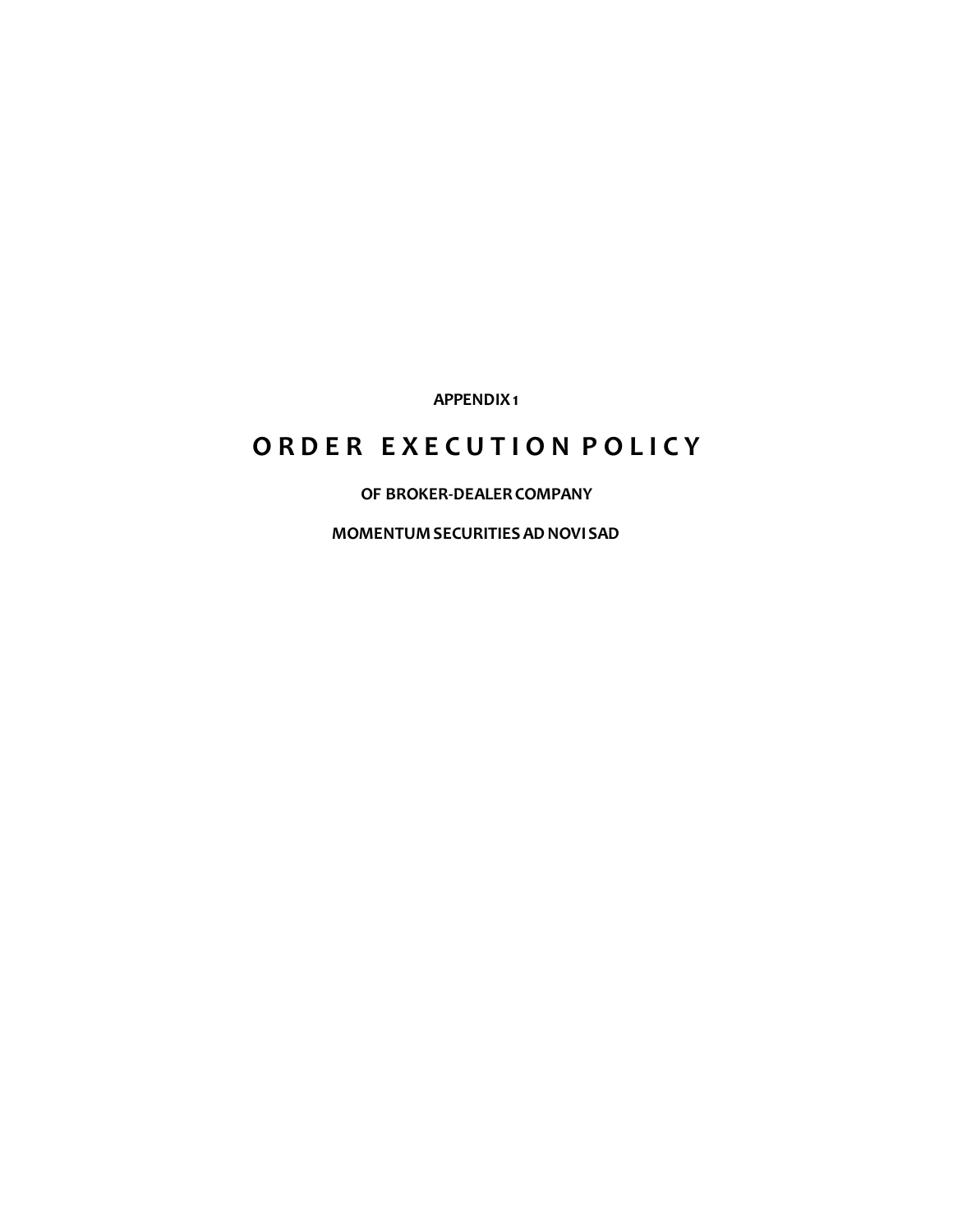# **I GENERAL PROVISIONS**

## **Article 1**

This Order Execution Policy of Broker-Dealer Company Momentum Securities ad Novi Sad (hereinafter referred to as: **"the Policy"**), shall hereby prescribe procedures and activities of Broker-Dealer Company Momentum Securities ad Novi Sad (hereinafter referred to as: **"the Company"**) according to which the Company shall enable execution of client orders under the most favourable conditions for the client, in particular:

- 1. Types and elementsof orders;
- 2. Place and conditions of order reception;
- 3. Book of Orders;
- 4. Order execution;
- 5. Best order execution;
- 6. Order execution venue and
- 7. Orders with specific instructions.

#### **Article 2**

This Policy shall govern the procedures that the Company shall comply with in the provision of investment services, and that shall result in the execution of order under the most favourable conditions for the client.

In this regard, this Policy does not guarantee the best possible execution of every individual order of the client, but its provisions allow achievement of most favourable outcome when executing client orders.

The Company shall, when executing client orders in the provision of investment services, take all reasonable steps, in order to execute client order under the conditions that are most favourable for the client.

## **II TYPES AND ELEMENTS OF ORDERS**

## *Types of orders*

## **Article 3**

Clients can deliver to the Company the following types of orders:

- 1. by type of transaction:
	- order to purchase
	- order to sell;
- 2. by duration:
	- daily order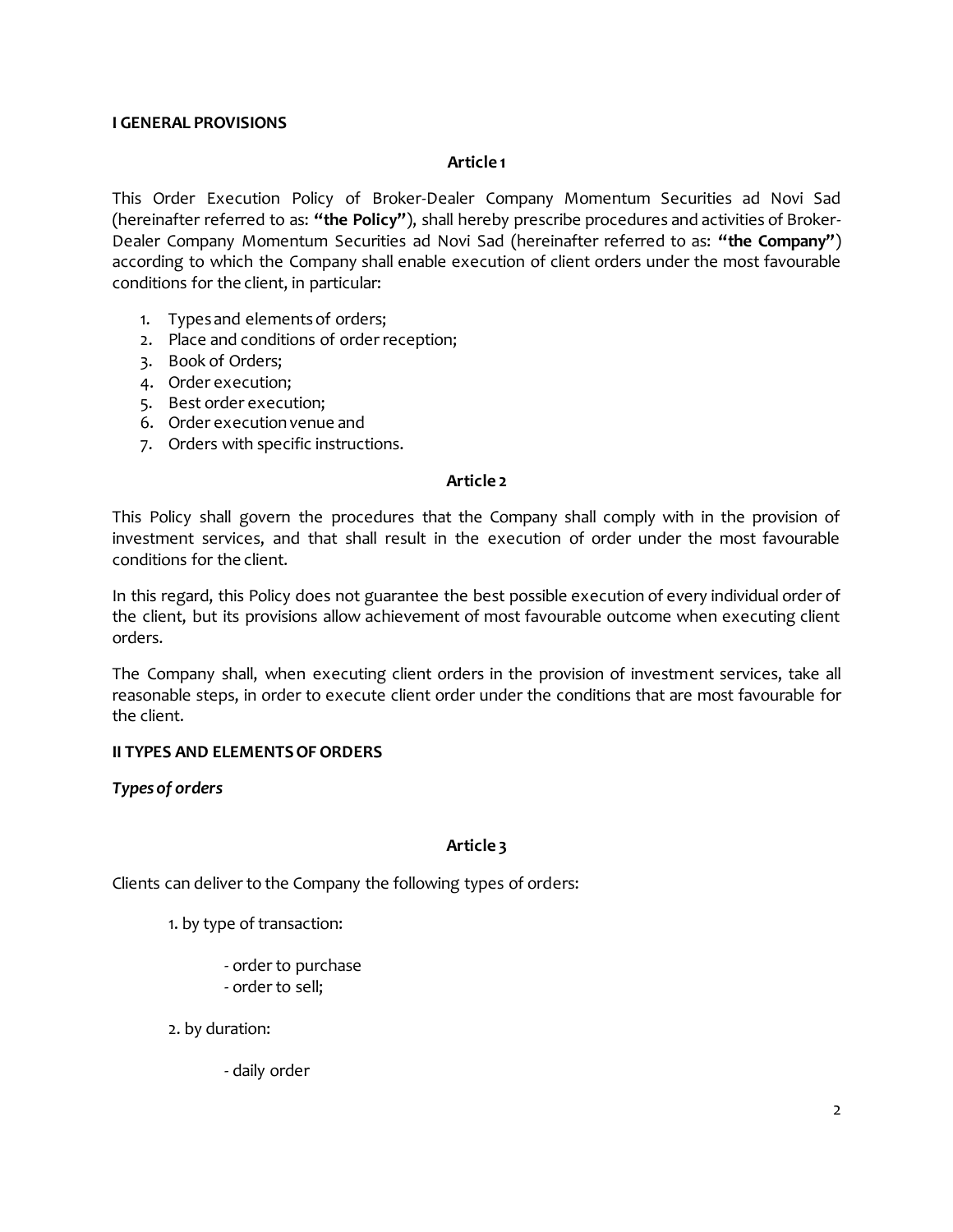- until date order, with validity period of not more than 90 days;
- until revocation order within 90 days from the date of issuance
- 3. by price:
	- order with limited price
	- market order, which by duration can be only a daily order;
- 4. withdrawal order

5. orders with specific execution terms (specific orders):

- execute immediately and completely or not at all (fill or kill -FOK),
- execute immediately or cancel (immediate or cancel IOC)
- order to change (modify) a placed order
- order hiding the actual order quantity (Iceberg)
- stop order;
- market maker order;
- trading block order, (at the open ATO)
- at the close ATC

Specific orders may be used only if their application is provided for in the acts of the organizer of the market.

Apart from types of orders mentioned in paragraph 1 of this Article, the clients may place other types of orders to the Company that are provided for in the acts of the organizer of the market.

## *Elements of an order*

## **Article 4**

Elements of an order include:

- 1. unique identification of market organizer member (ordering party);
- 2. type of securities (name or symbol);
- 3. order number from the book of records of market organizer member (ordering party);
- 4. type of transaction (purchase or sale);
- 5. quantity of securities;
- 6. type of order by price, with specified price;
- 7. duration of order, with specified validity expiration date;
- 8. client identification from trade order, in a manner prescribed in procedures agreed among the market organizer and the Central Securities Depository;
- 9. type of financial instruments account, with a selection of depository of account;
- 10. type of account money, with a selection of depository of account;
- 11. commission fee;
- 12. type of business (broker or dealer)
- 13. date and time of order reception;
- 14. special conditions of order execution;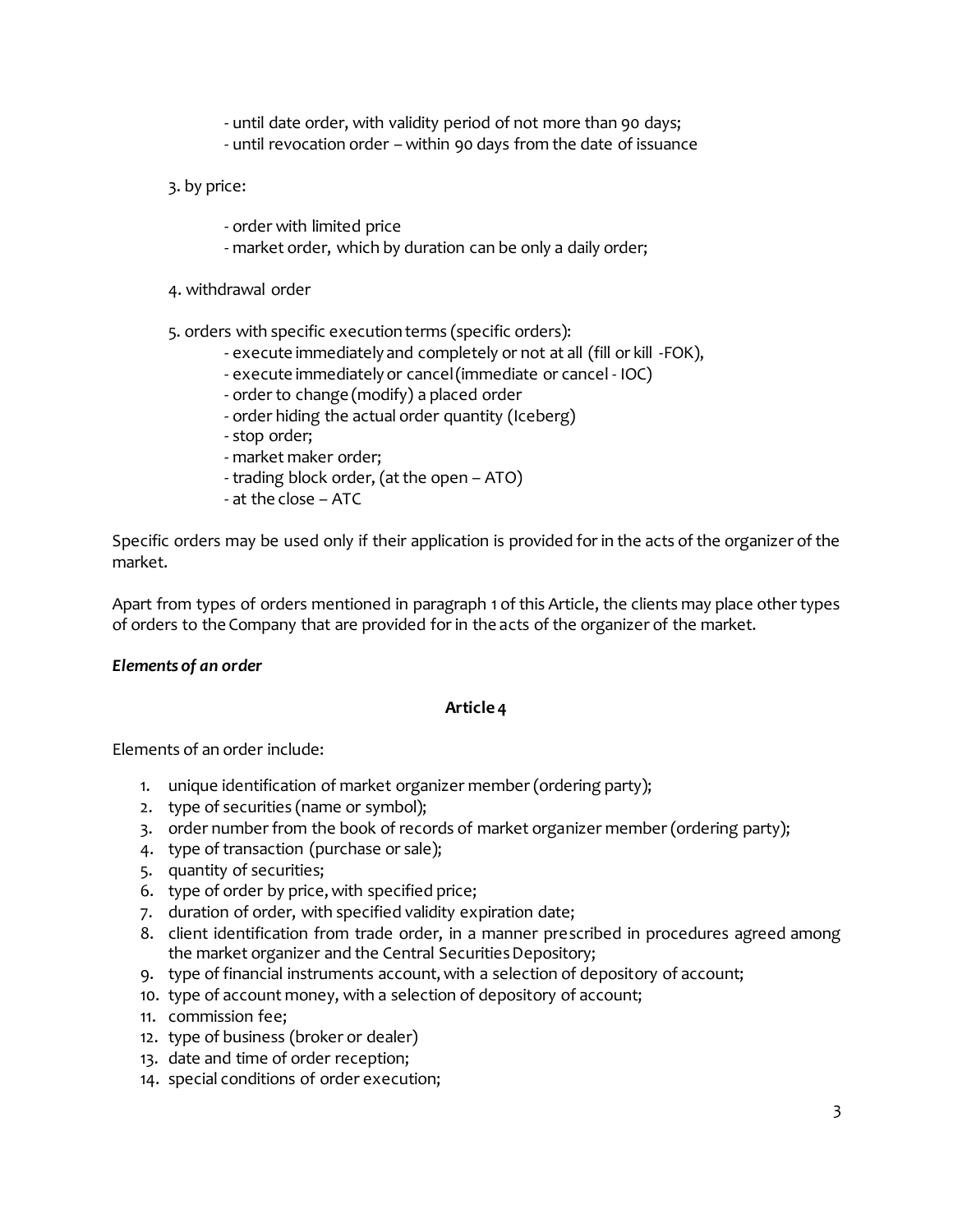15. other elements.

# **III PLACE AND CONDITIONS OF ORDER RECEPTION**

# *Place of order reception*

## **Article 5**

The Company may receive client orders:

- 1. in the Company's headquarters;
- 2. in an organization branch;
- 3. in an affiliate office;
- 4. in business premises of authorised investment company.

The client's order shall be deemed received whenever received in the Company's headquarters or its affiliate or organization branch that are licensed for order execution.

Whenever affiliate office that does not have legal entity status, or organization branch of the Company is receiving client orders, yet without licence to execute orders, they shall warn the client:

- 1. that they do not have order execution licence;
- 2. about arrival deadline for the order for execution in Company's headquarters;
- 3. that the order shall be considered received after its receipt for execution in Company's headquarters.

## *Conditions of order reception*

# **Article 6**

The Company may receive client orders:

- 1. directly;
- 2. via telephone, fax or electronically, if provided for in the contract with the client.

The Client may come to the headquarters of the Company and sign the order in person.

Should the order be received via telephone, conversations led via telephone lines of the Company shall be recorded and stored, and may serve as evidence of issued order.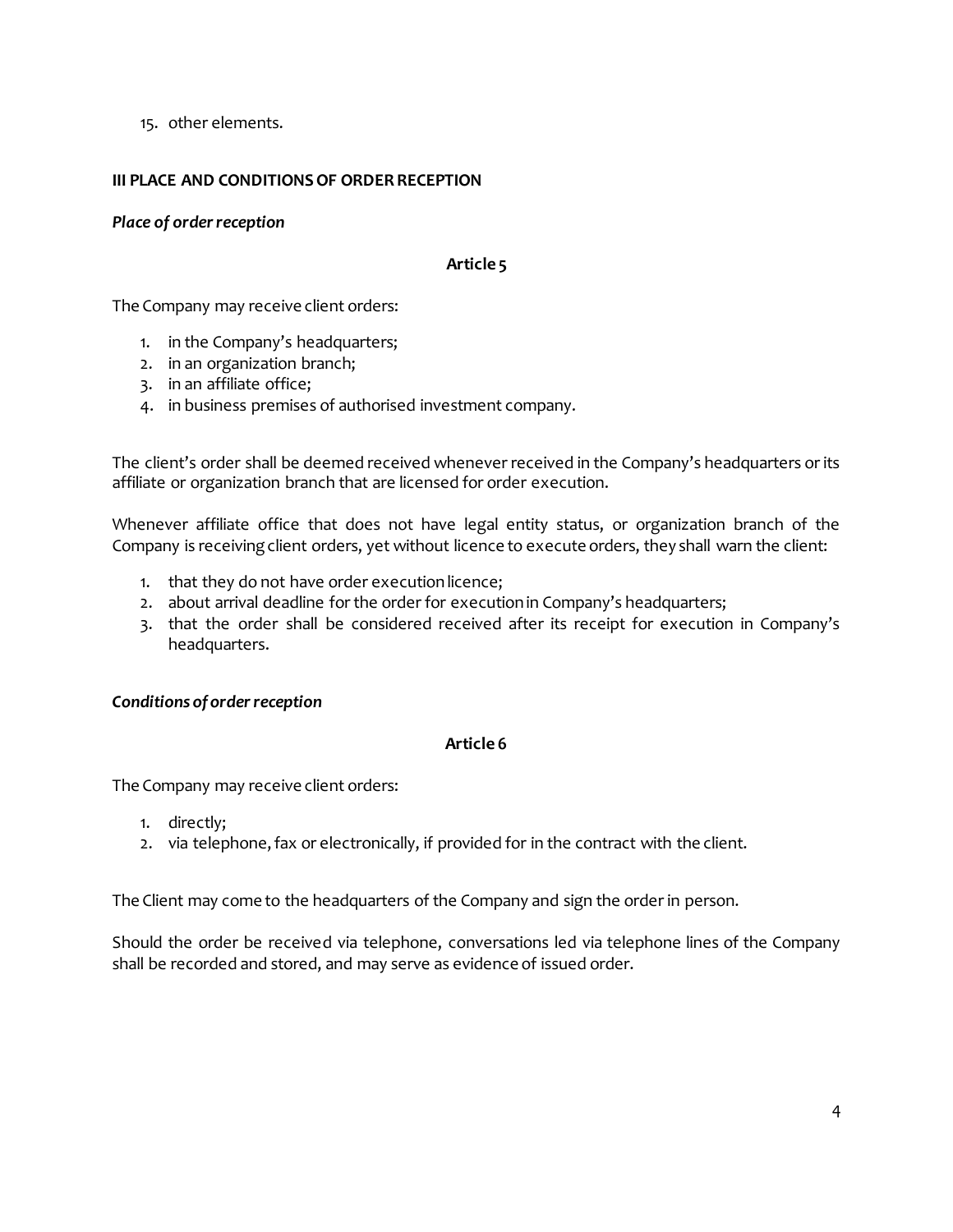#### **Article 7**

The Company shall keep a Book of Orders wherein orders shall be registered immediately at reception, including orders to be transferred for execution to authorized investment company, changes and order revocations.

The Company shall keep the Book of Orders in electronic form, in a manner preventing additional changes to the data entered.

The Company's Book of Orders particularly includes:

- 1. name and surname/company name or other client label;
- 2. name and surname/company name or label of client representatives;
- 3. order number;
- 4. date and precise time of order reception, changes and order revocation;
- 5. financial instrument identification;
- 6. financial instrument price and label of the currency expressed in the price;
- 7. financial instrument quantity;
- 8. purchase or sell label;
- 9. type of order by nature if it is not purchase or sell order;
- 10. order type;
- 11. order status;
- 12. all other details, conditions and instructions in relation to order execution.

When the Company transfers orders for execution to other investment company, the Book of Orders shall also include:

- 1. name and surname/company name or other client label;
- 2. company name or other label of investment company to which the order was transferred;
- 3. date and precise time of transfer of order, i.e. change of order;
- 4. order transfer conditions.

Upon request by the client, the Company may provide the client with an excerpt from the Book of Orders that is related to the order of the said client.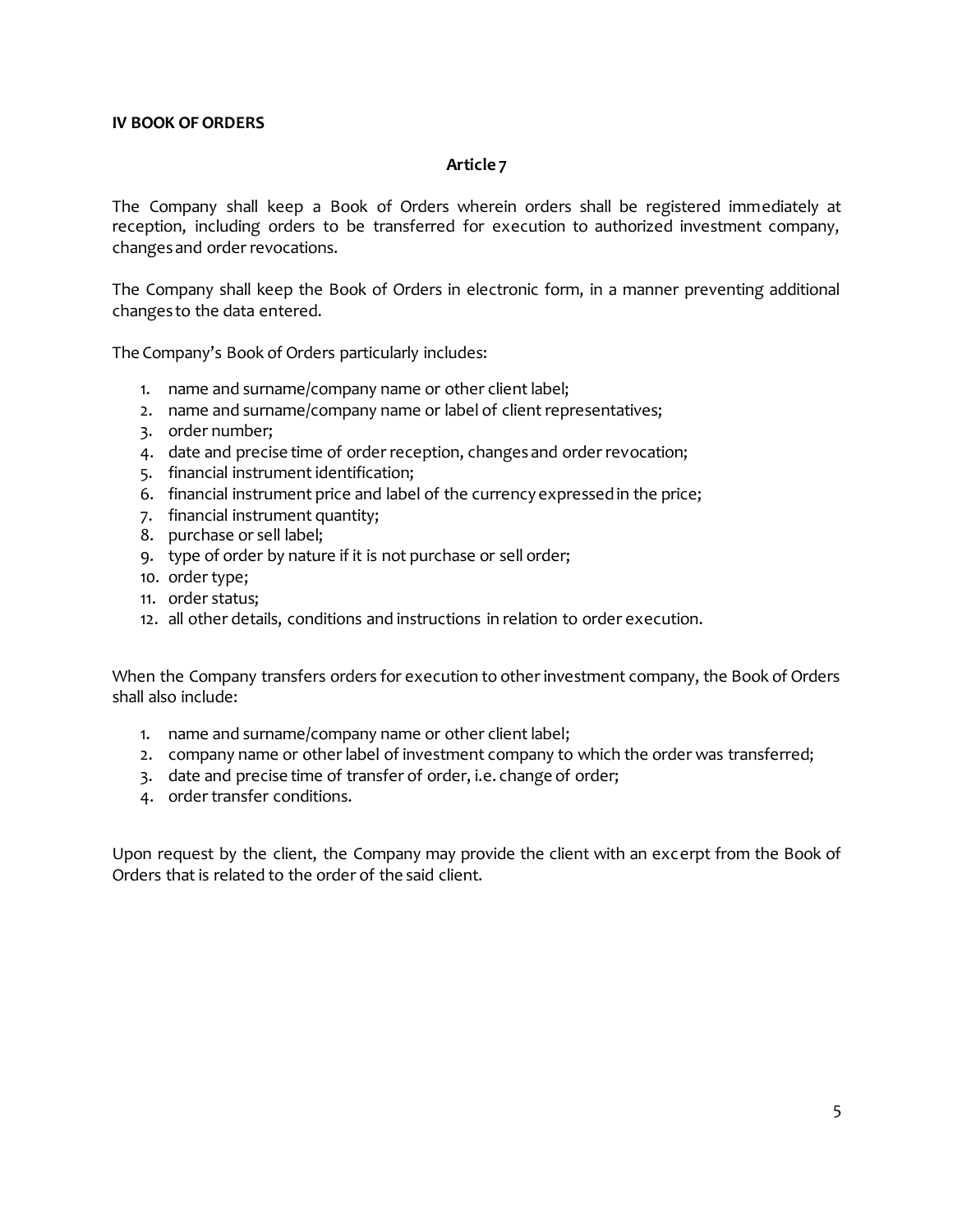## **V ORDER EXECUTION**

#### **Article 8**

The Company shall immediately and not later than the following working day after order receipt, deliver information to the client through permanent media as follows:

- 1. about the time, and place of order reception, changes or order revocations;
- 2. about acceptance or rejection of order execution stating reasons for the rejection of execution.

## **Article 9**

The Company shall:

- 1. immediately and correctly enter order information from the order that is to be executed for client's account in the Book of Orders;
- 2. immediately execute all similar client orders complying with the time when orders were received, except if prevailing market conditions or order's characteristics inhibit that or if client's interests involve different actions;
- 3. immediately and accurately classify orders executed for client's account;
- 4. undertake all necessary actions needed for securing that all client's financial instruments or funds received while balancing liabilities pursuant to executed order, would be duly and orderly transferred to the account of respective client;
- 5. inform the client on all significant obstacles relating to the order execution immediately as they become known.

## **Article 10**

The Company shall, prior to execution of an order:

- 1. provide information on the order execution policy to the client, and provide the retail client with the execution policy on a durable medium;
- 2. warn the client of the possibility, envisioned in the execution policy, that the order may be executed outside a regulated market or MTF;
- 3. obtain written consent of its clients to the order execution policy, and/or of the possibility referred to in point 2, and the consent shall be an integral part of the contract with the client.

The client may provide its consent to the order execution outside of a regulated market or MTF in the form of a general agreement or in respect of individual transactions.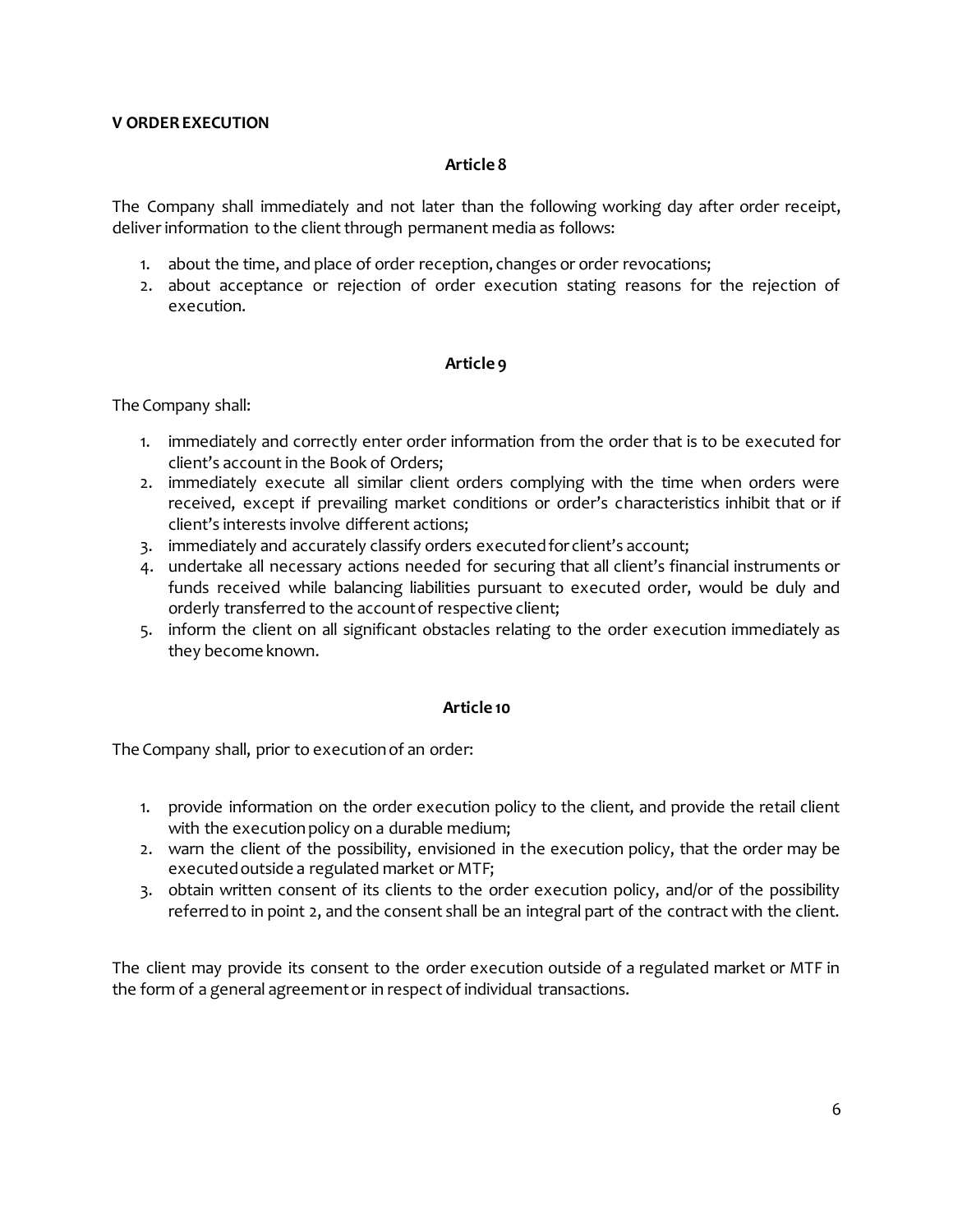The Company shall:

- 1. monitor the effectiveness of its order execution policy in order to identify and correct any deficiencies;
- 2. assess, at least once per annum, whether the execution venues included in the order execution policy provide for the best possible result for the client or whether it is necessary to make changes to its execution arrangements;
- 3. notify clients of any material changes to its order execution arrangements or execution policy;
- 4. demonstrate to its clients, at their request, that the Company has executed its orders in accordance with the Company's execution policy.

# **Article 11**

In the case of a client limit order in respect of financial instruments admitted to trading on a regulated market or MTF which are not immediately executed under prevailing market conditions, the Company shall, unless the client instructs otherwise, make measures to facilitate the earliest possible execution of that order.

The measures under the previous paragraph of this Article shall understand that the Company has immediately after accepting the order, made public such order making it easily accessible to other market participants, entailing:

- 1. transmission of the client limit order to a regulated market or MTF, which has an order book trading system;
- 2. making public the order immediately while executing it as soon as the market conditions permit, which represents the taking of measures:

- necessary to ensure that the information to be published is reliable, monitored continuously for errors, and corrected as soon as errors are detected,

- facilitating the consolidation of the data with the same data from other sources,

- making the information available to the public on a non-discriminatory commercial basis at a reasonable cost.

The Company shall not have the obligation to make public a limit order that is large in scale compared with normal market size as determined under the rules of the regulated market or MTF.

# **Article 12**

The Company may execute a client order in aggregation with another accepted client order if the following conditions are met:

- 1. the Company has an effective order allocation policy, providing in sufficiently precise terms for the fair allocation of aggregated orders, including in particular:
	- how the volume and price of orders determines allocations and
	- the treatment of partial executions;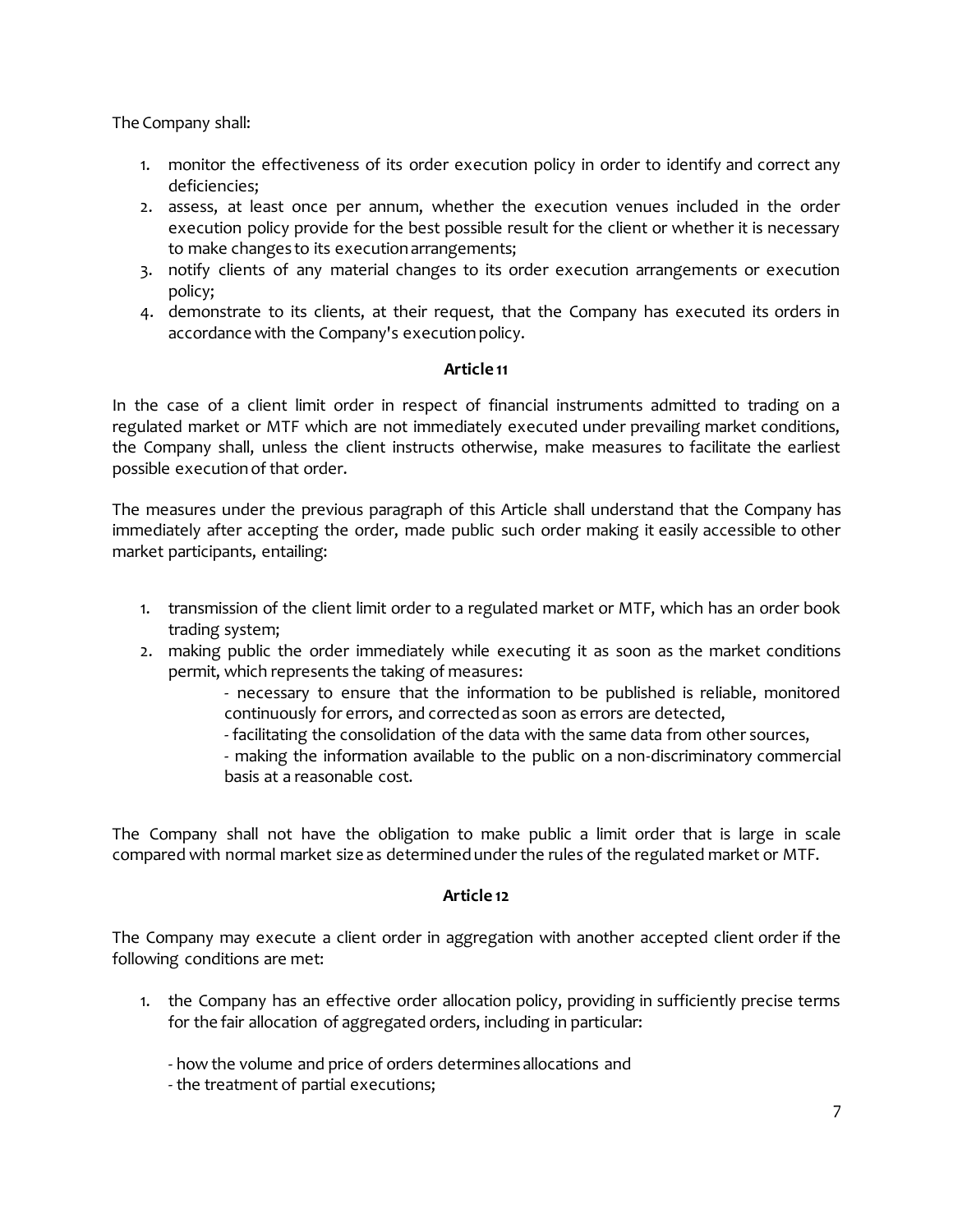- 2. it is unlikely that the aggregation of orders will be to the disadvantage of any client whose order is to be aggregated;
- 3. the Company has warned each client whose order is to be aggregated that the aggregation of orders may work to the disadvantage of the client in relation to a particular order.

Where the Company aggregates an order with one or more other client orders, and the aggregated order is partially executed, it allocates the related trades in accordance with its order allocation policy.

# **Article 13**

The Company shall in its Book of Orders record the execution of orders after they have been executed or after the receipt of a confirmation on conducted transaction, if the Company is transferring orders to another investment company for their execution.

The records referred to in the previous paragraph shall contain:

- 1. full name, i.e. company name or another label of the client;
- 2. date, time and place of trading;
- 3. identification label of the financial instrument;
- 4. quantity of the financial instrument;
- 5. individual and total price and indication of the currency of the price;
- 6. buy/sell indicator;
- 7. nature of the order if other than buy or sell;
- 8. authorized person who executed the transaction or who is responsible for its execution.

## **Article 14**

Immediately after executing a client order, or, in the case if the Company transfers orders to another investment company for execution, immediately after receiving confirmation that an order has been executed, the Company shall record the following details:

- 1. label of the client;
- 2. trading date, trading time, buy/sell indicator, financial instrument identification label, unit price, price notation, quantity, quantity notation and venue identification;
- 3. total price, being the product of the unit price and the quantity;
- 4. nature of the transaction if other than buy or sell;
- 5. authorized person who executed the transaction or who is responsible for the execution.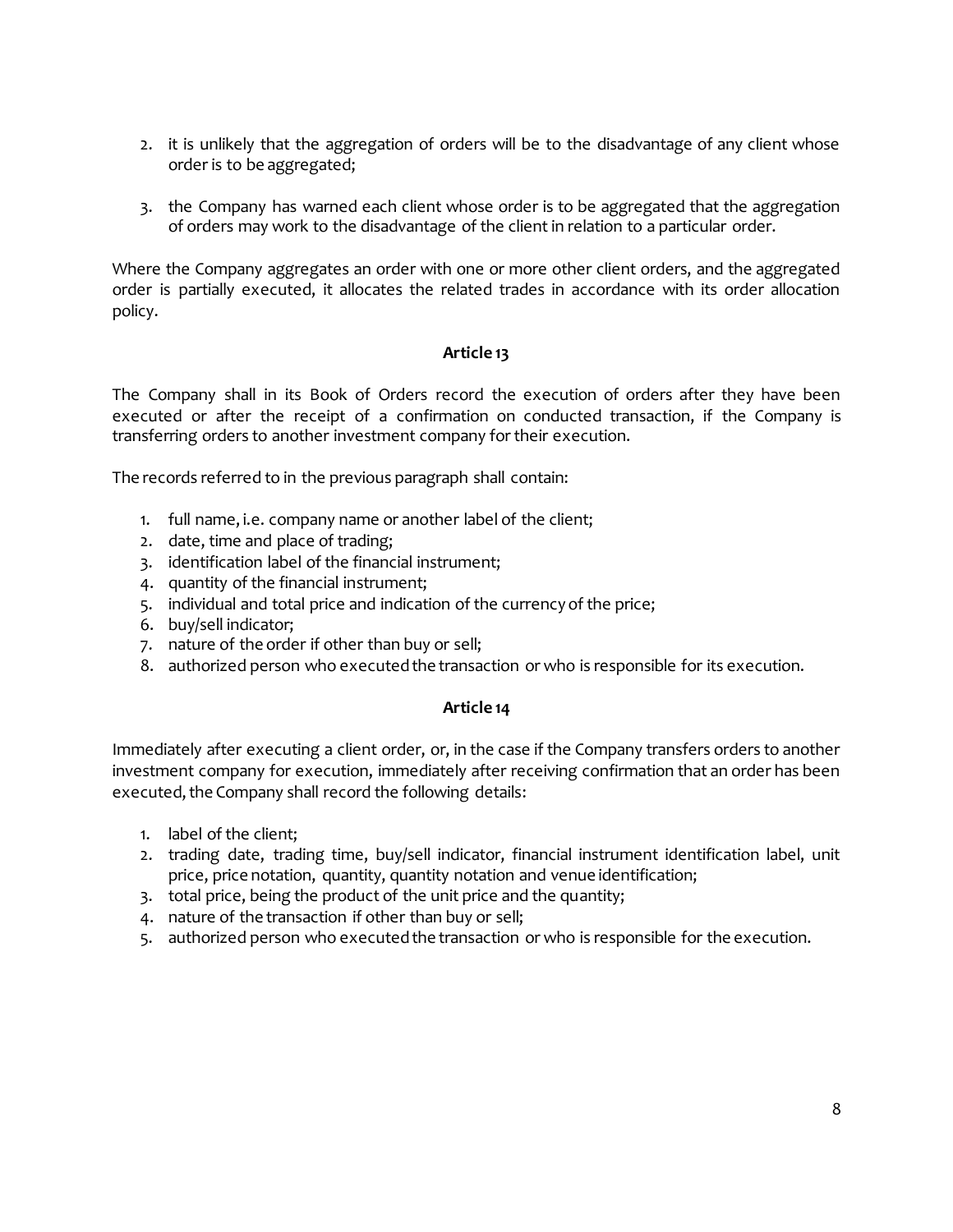# *Rejection of order execution*

## **Article 15**

The Company is obliged to reject a purchase or sale order and to inform without any delay the Securities Commission thereof if there are reasons for reasonable doubt those executions of such order:

- 1. would be infringing provisions of the Law or the law regulating prevention of money laundering and terrorism financing
- 2. would represent an act legally punishable as criminal act, economic offence or offence.

When determining the circumstances under item 1 of this Article, the Company may use its own information, i.e. information received from its clients, unless it has knowledge or should have knowledge that such information are obviously obsolete, incorrect, or incomplete.

The Company may reject execution:

- 1. of a purchase order where there are insufficient funds on client's cash account needed for the settlement of liabilities arising from execution of such order;
- 2. of a sale order where there are insufficient instruments needed for the settlement of liabilities arising from execution of orders on client's financial instrument account.

The Company shall not be obliged to reject order execution if client order can be executed:

- 1. from realized, but not balanced transactions:
- 2. through the Company's loan to the client, pursuant to valid regulations;
- 3. through lending of financial instruments, according to the rules which regulate lending of financial instruments.

# **VI BESTORDER EXECUTION**

## **Article 16**

When executing client orders, the Company shall take all reasonable steps to obtain the best possible results for their clients, considering in particular:

- 1. the price of the financial instrument;
- 2. costs, speed and likelihood of execution;
- 3. costs, speed and likelihood of settlement;
- 4. size, nature and type of order and
- 5. any other consideration relevant to the execution of the order.

When determining relevant considerations for the client order executions, the Company shall take into account the following criteria: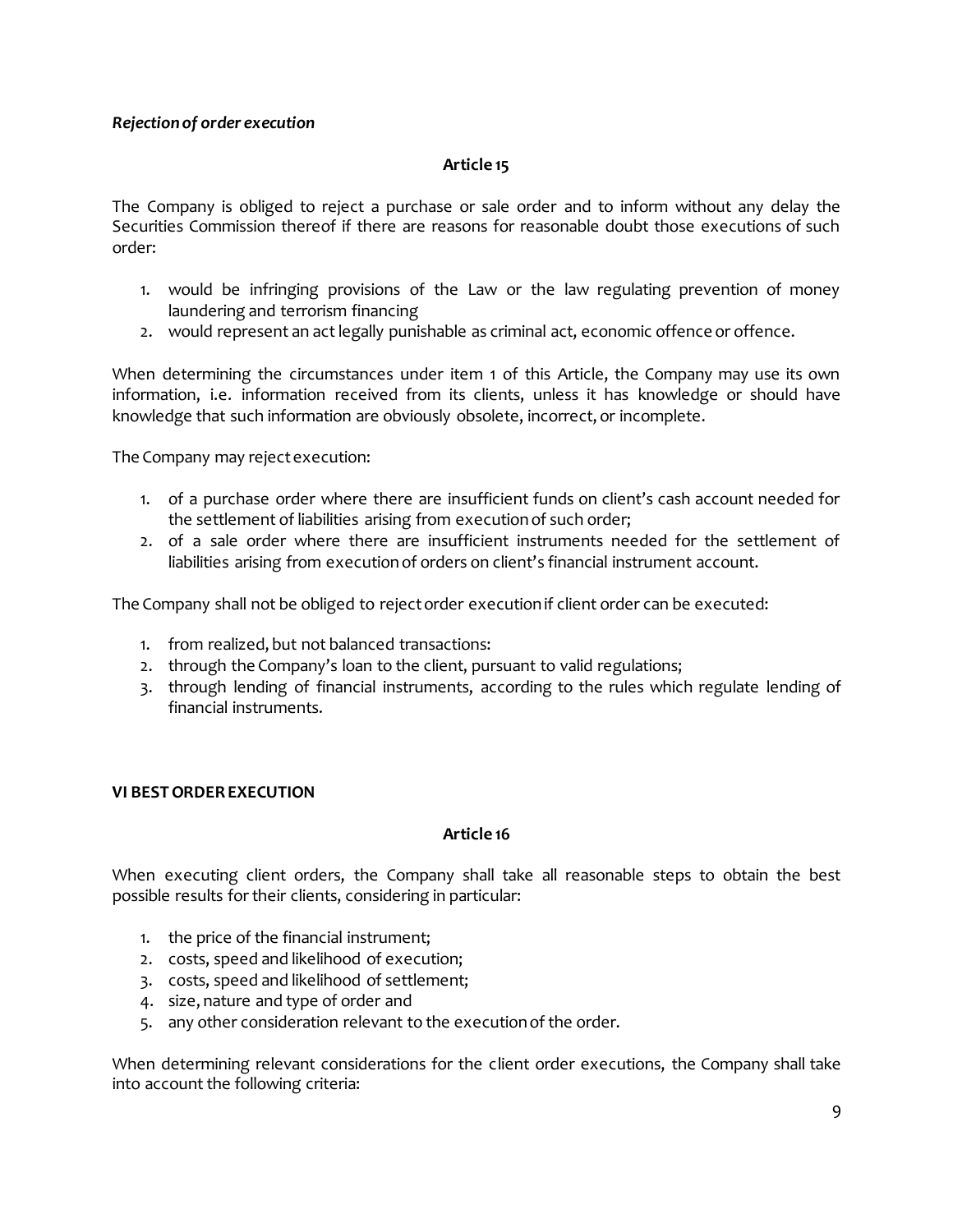- 1. the characteristics of the client, including the categorization of the client as professional or retail;
- 2. the characteristics of the client order;
- 3. the characteristics of financial instruments that are the subject of the order;
- 4. the characteristics of the execution venues to which that order can be directed.

## **Article 17**

Delivery of best execution of an order on behalf of a retail client shall be determined by the Company in terms of the total consideration comprising:

- 1. the price of the financial instrument;
- 2. costs related to the execution of the order born by the client, including commissions and fees of:
	- execution venue,
	- clearing and settlement,
	- the Company,
	- paid to third parties involved in the execution of the order.

The Company shall act in accordance with the best interests of its clients when placing orders with another investment company.

In order to comply with the previous paragraph of this Article, the Company shall take the following actions:

- 1. ensure obtaining the best possible result for its clients taking into account the factors relevant for the order executions and the criteria based on which the importance of these factors is determined;
- 2. ensure that the specific instructions from its client are followed with respect to the best execution policy of the Company.

## **VII ORDER EXECUTION VENUE**

## **Article 18**

In order to assess the trading venue to execute a client order, for the purposes of delivering best execution, the Company shall take into account its own commissions and costs for executing the order on each of the eligible execution venues.

The Company shall not structure or charge its commissions in such a way as to discriminate unfairly between execution venues.

The Company shall regularly, at least once per annum, appraise whether best possible results for clients are being achieved at order execution venues specified in the Policy, and whether it is necessary to alter current policies.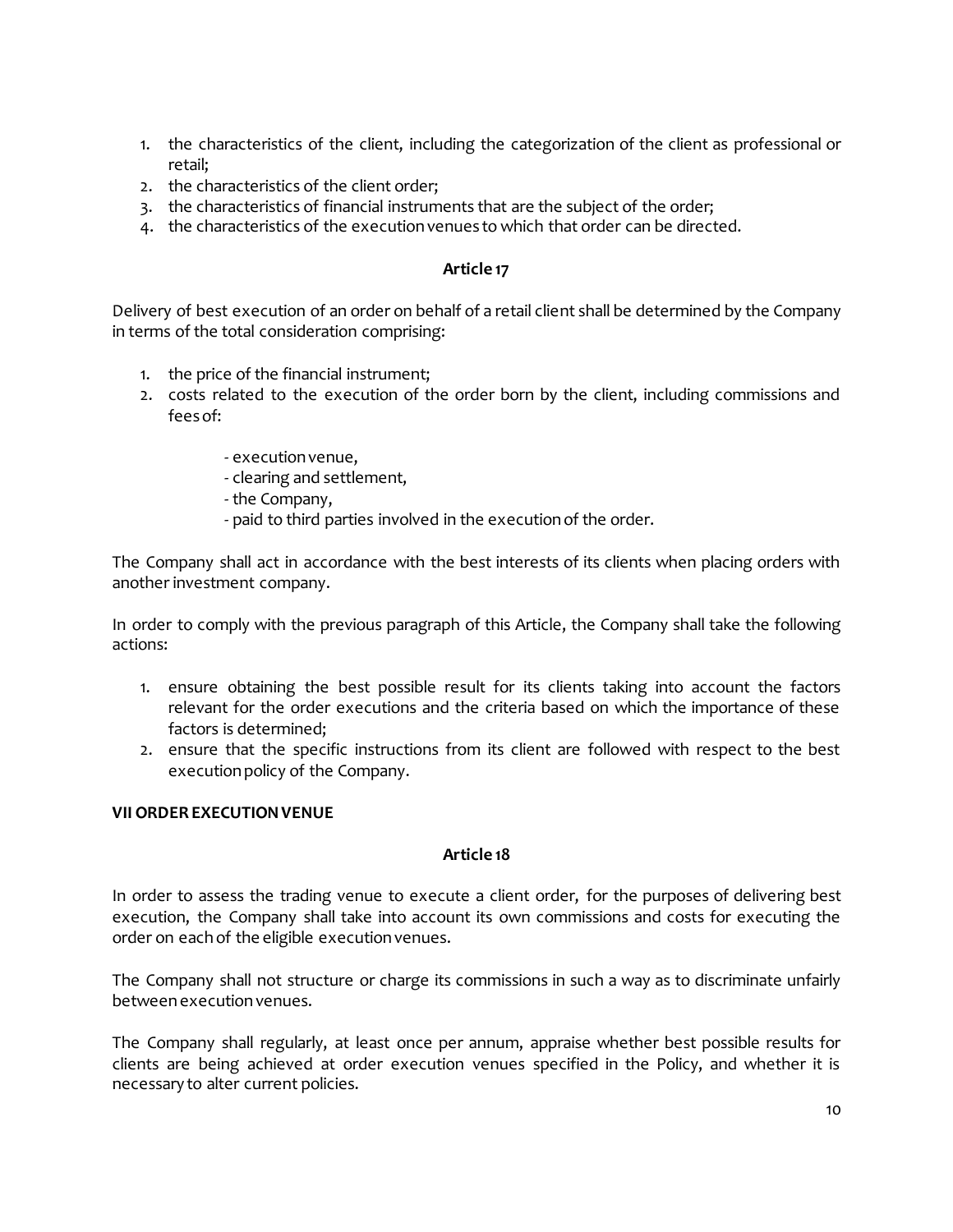# **Article 19**

The Company shall execute client's orders for purchase or sale of financial instruments traded on the domestic market on:

- 1. regulated market on the territory of the Republic of Serbia;
- 2. multilateral trading platform (MTP) if the financial instrument is not quoted on the regulated market or
- 3. OTC market, if the financial instrument is not listed on the regulated market or MTP, unless requested otherwise by the client.

# **Article 20**

If the Company transfers an order to another investment company for execution, it shall immediately record the following details after making the transmission:

- 1. label of the client whose order has been transmitted;
- 2. name or other designation of the person to whom the order was transmitted;
- 3. terms of the order transmitted;
- 4. date and precise time of transmission.

# **Article 21**

Orders of the Client for purchase or sale of financial instruments, which are traded on the domestic market, shall be received and transmitted by the Company to the investment company with which it has entered into a special contract, for execution on a regulated market, or the MTF, if the financial instrument is not quoted on the regulated market or OTC or MTF if there is prior consent of the client.

Orders of the Client for purchase or sale of financial instruments, which are traded on foreign markets, shall be received and transmitted by the Company to a company with which it has entered into a special contract, for execution on the following trade venues:

- 1. regulated market;
- 2. MTP;
- 3. other markets that are comparable to a regulated market or MTF or
- 4. outside organized markets (OTC markets and the like).

When receiving and transmitting orders, the Company shall act in the best interests of the clients, correctly and in accordance with rules of the profession, with due respect to the provisions of the Law and regulations adopted pursuant to the Law.